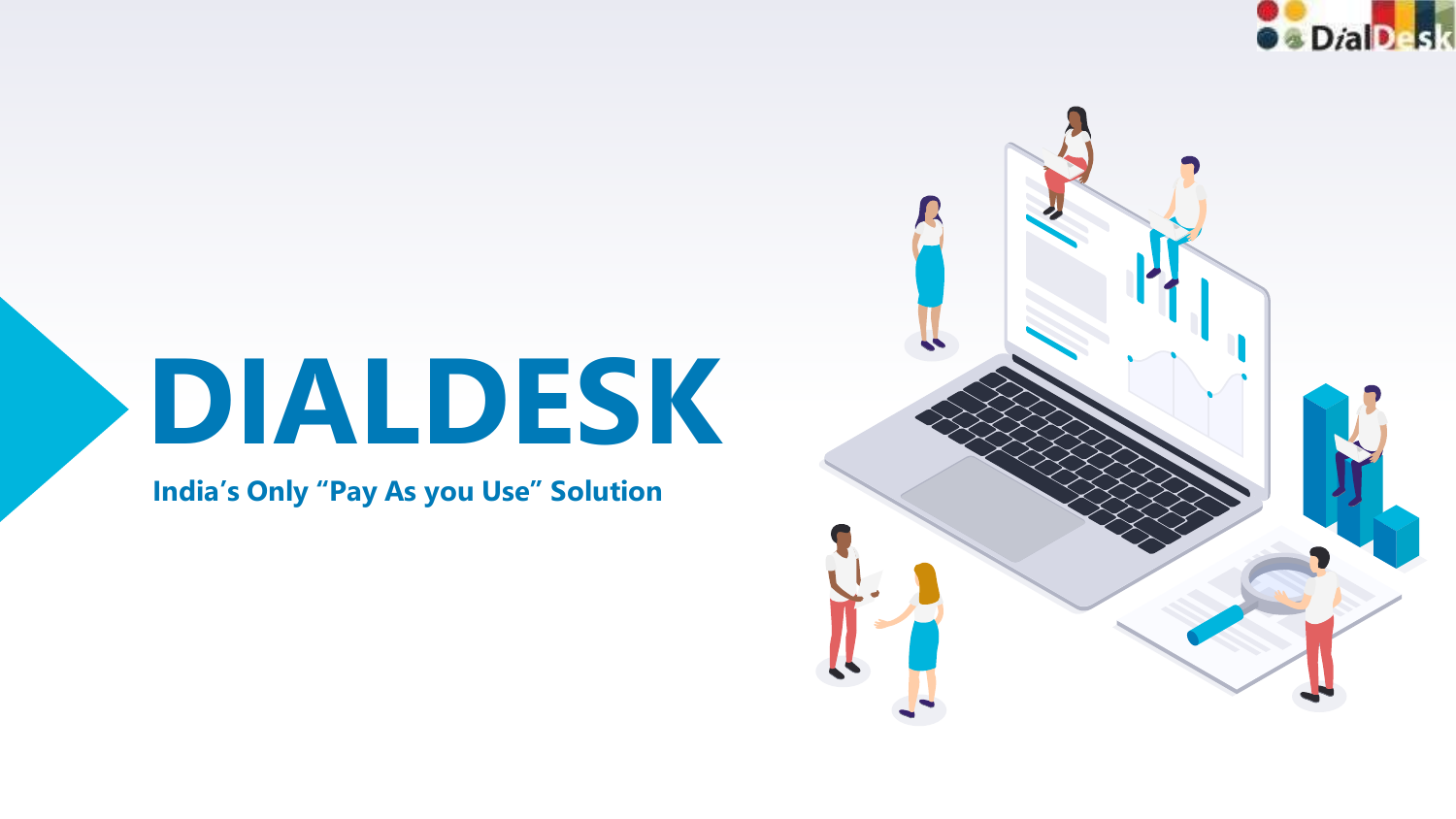# INDEX

- ▸ About Us
- ▶ Our Mission Vision
- Our Promoters
- ▸ Why DialDesk
- ▸ The Solution DialDesk
- ▸ How DialDesk increases your Sales up to 391%
- ▶ How DialDesk boosts your CX
- ▸ How we do it?
- ▸ Cloud Telephony Solutions
- ▶ Sales and Customer Support CRM
- Some brands who trusted us
- **Our Certifications**
- Contact Information

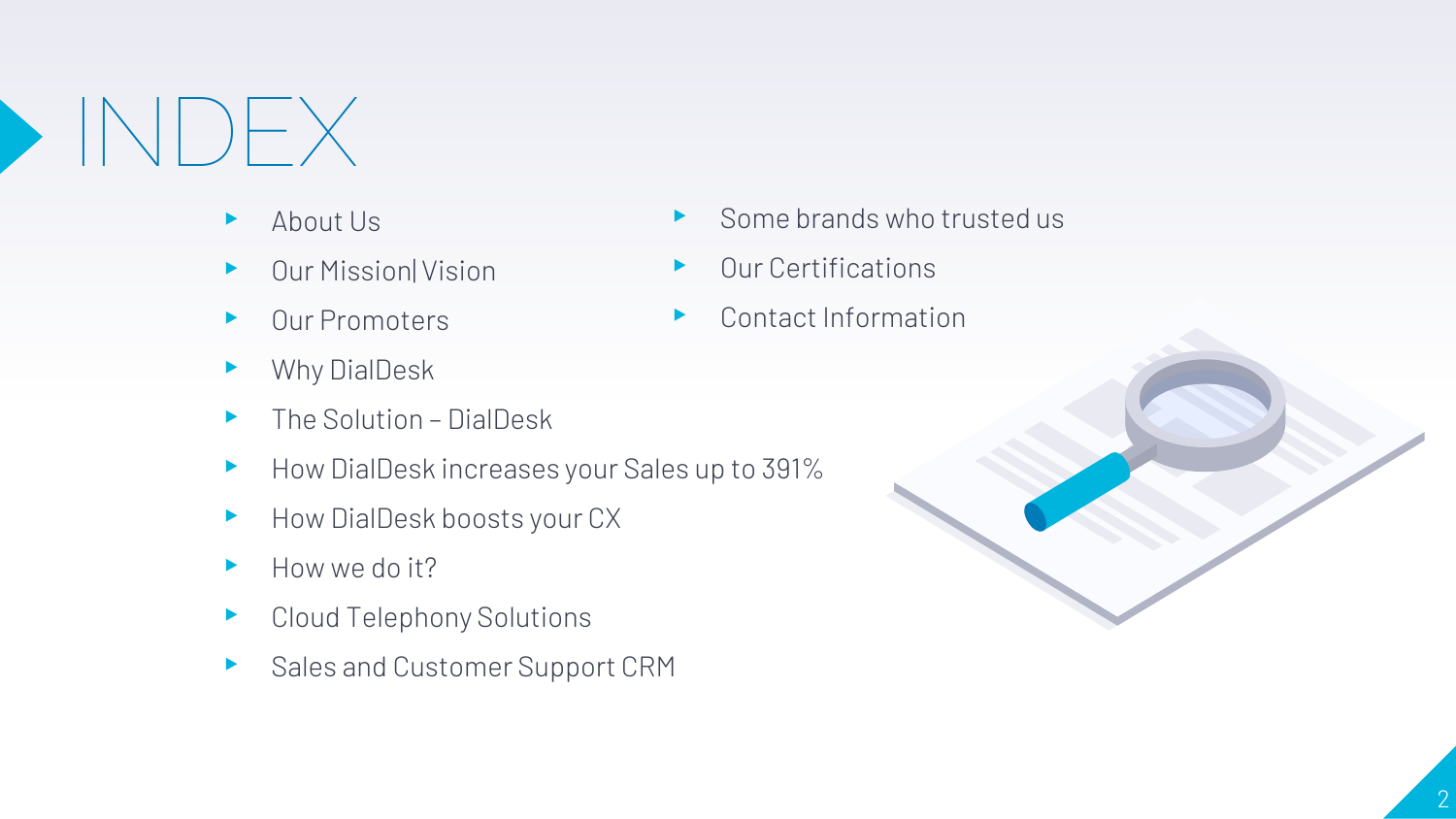About Us

#### Your Customers | Our Priority

Dialdesk is the first-of-its-kind customer service solution for businesses of all sizes and domains.

It is a unique platform which amalgamates IVR, Dialer, CRM, 24/7 Human support, Omni channel enabled suite in an AI enabled environment



Customer Interactions – 1576.8 Billion + | Clients Served – 400+ | Industries – 10+ | Languages – 10+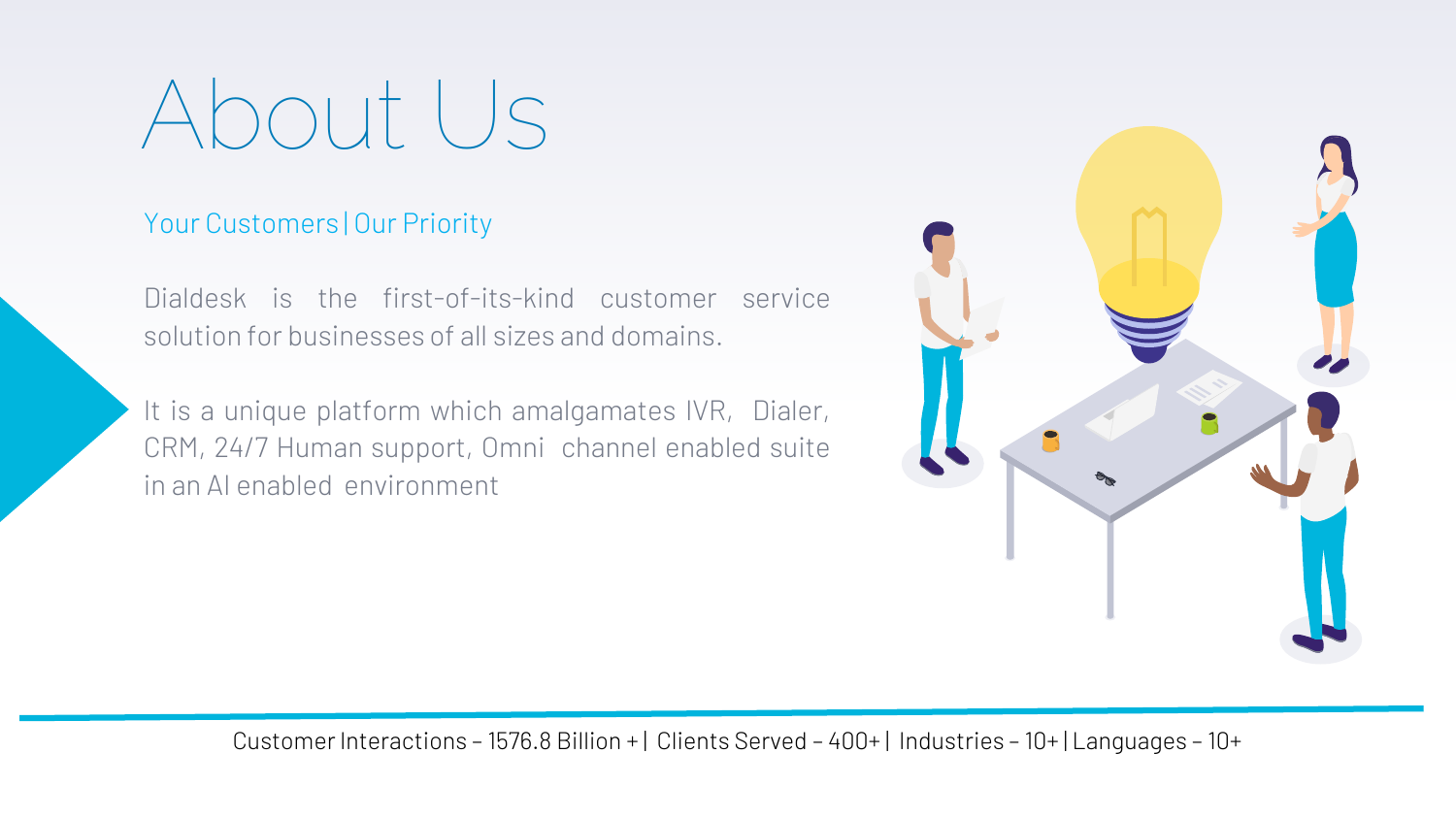



### Our Vision

All businesses to deliver world class CX

### Our Mission

Our Mission is to help business have complete control on their sales, marketing & customer experience functions. We do this by creating world class CRM and automation widgets. We deliver World class outsourcing solutions using the right blend of People| Process| Technology resulting in increase of sales, reducing cost and winning customer for life.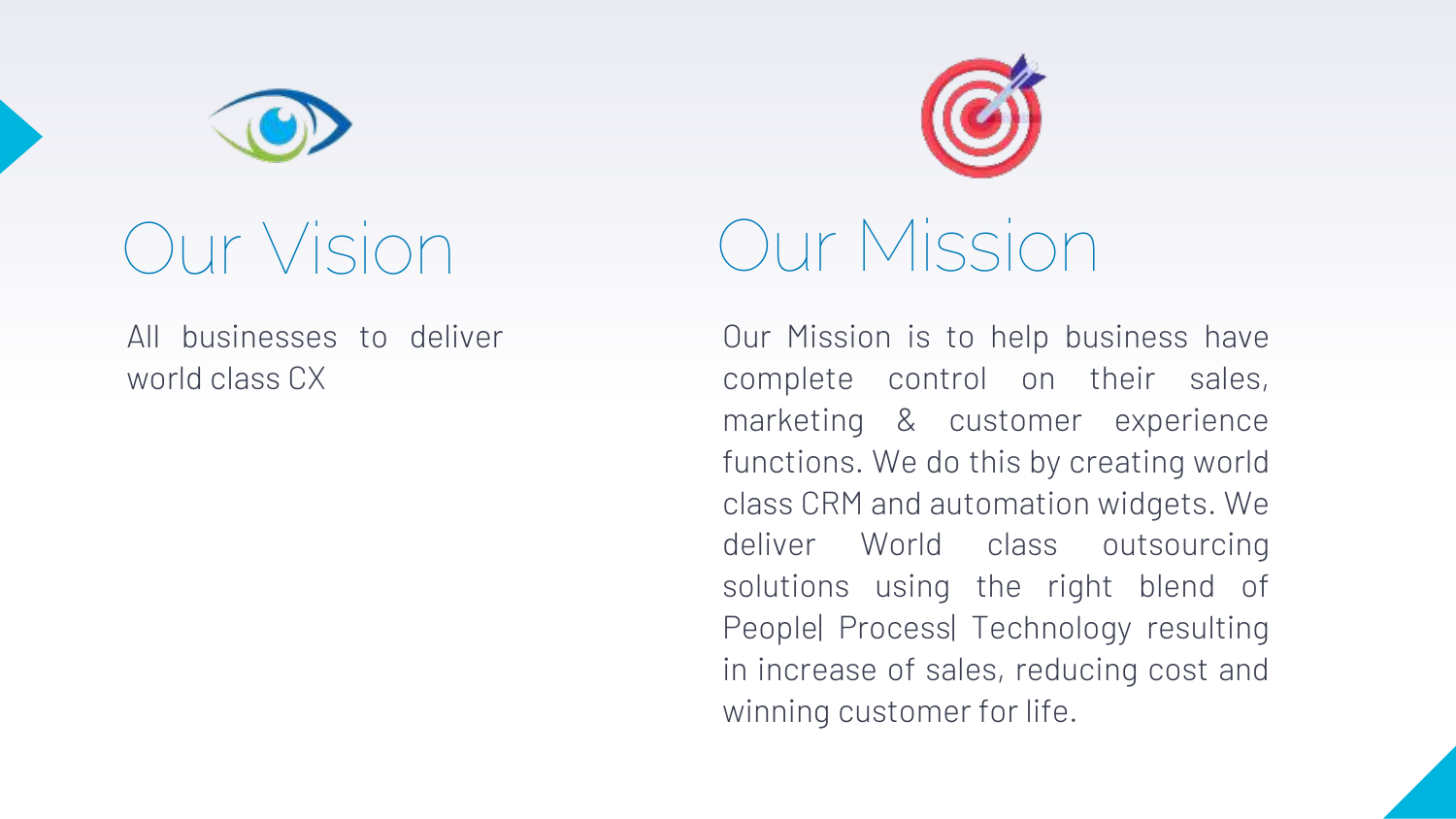## Our Promoters



A Technical and Finance expert with a penchant for continuous improvement. Anything which is mediocre has never impressed him.



A Dreamer, Author, Investor, Keen Learner, CX Expert, A Business Process , Management Expert, with an Eye for fixing possibilities in new adventures.



An Operations management expert with a keen eye of innovations and automations to deliver the perfect CX . Finding opportunities in challenges is her key expertise

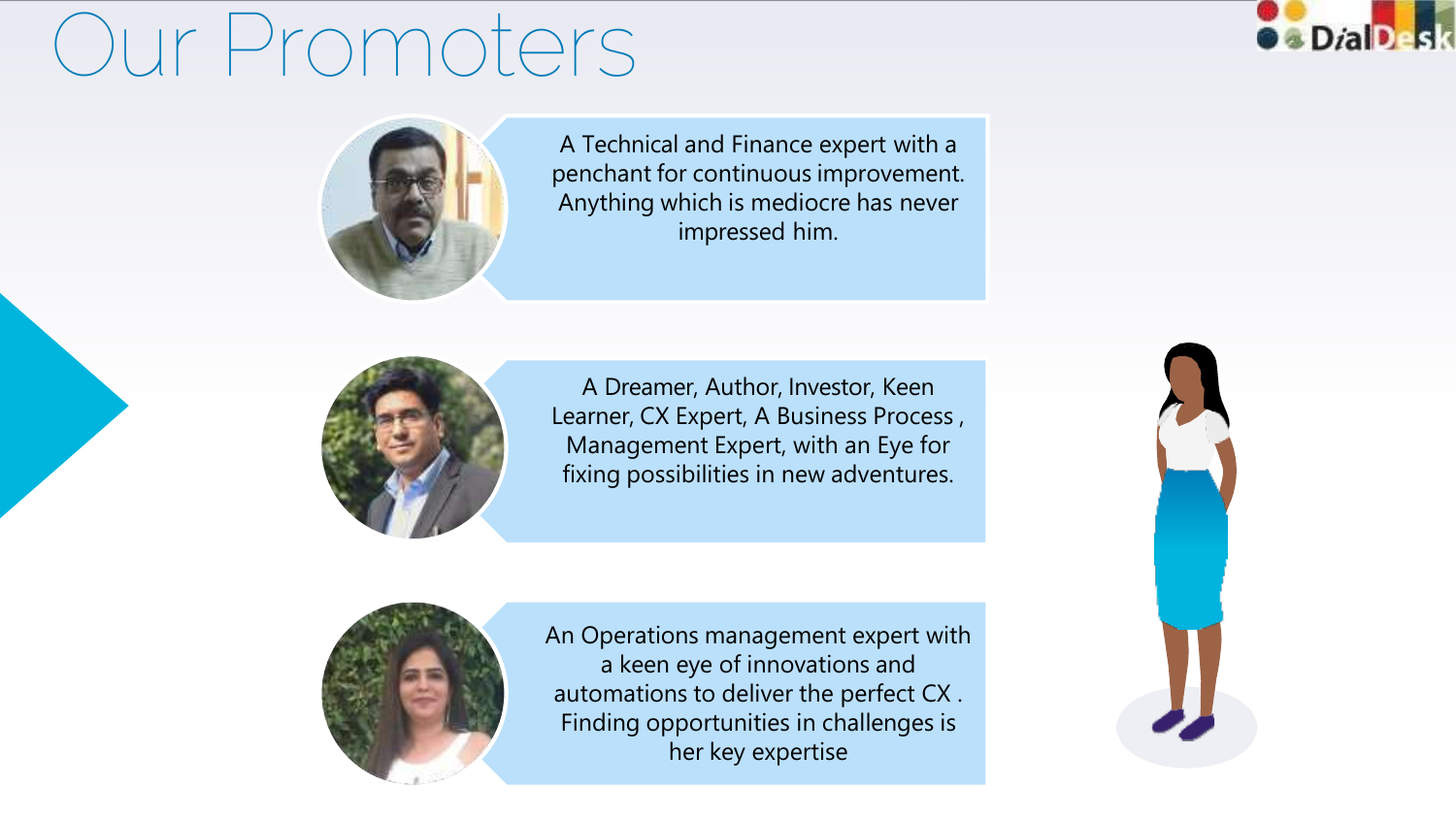# Why DialDesk?

- ▸ To Create Simplified Data Driven Customer Experience
- ▸ To use customer interactions in the best possible manner
- ▸ To deal with customer complaints with required expertise from all channels
- ▸ To Convert your customer interactions into meaningful data



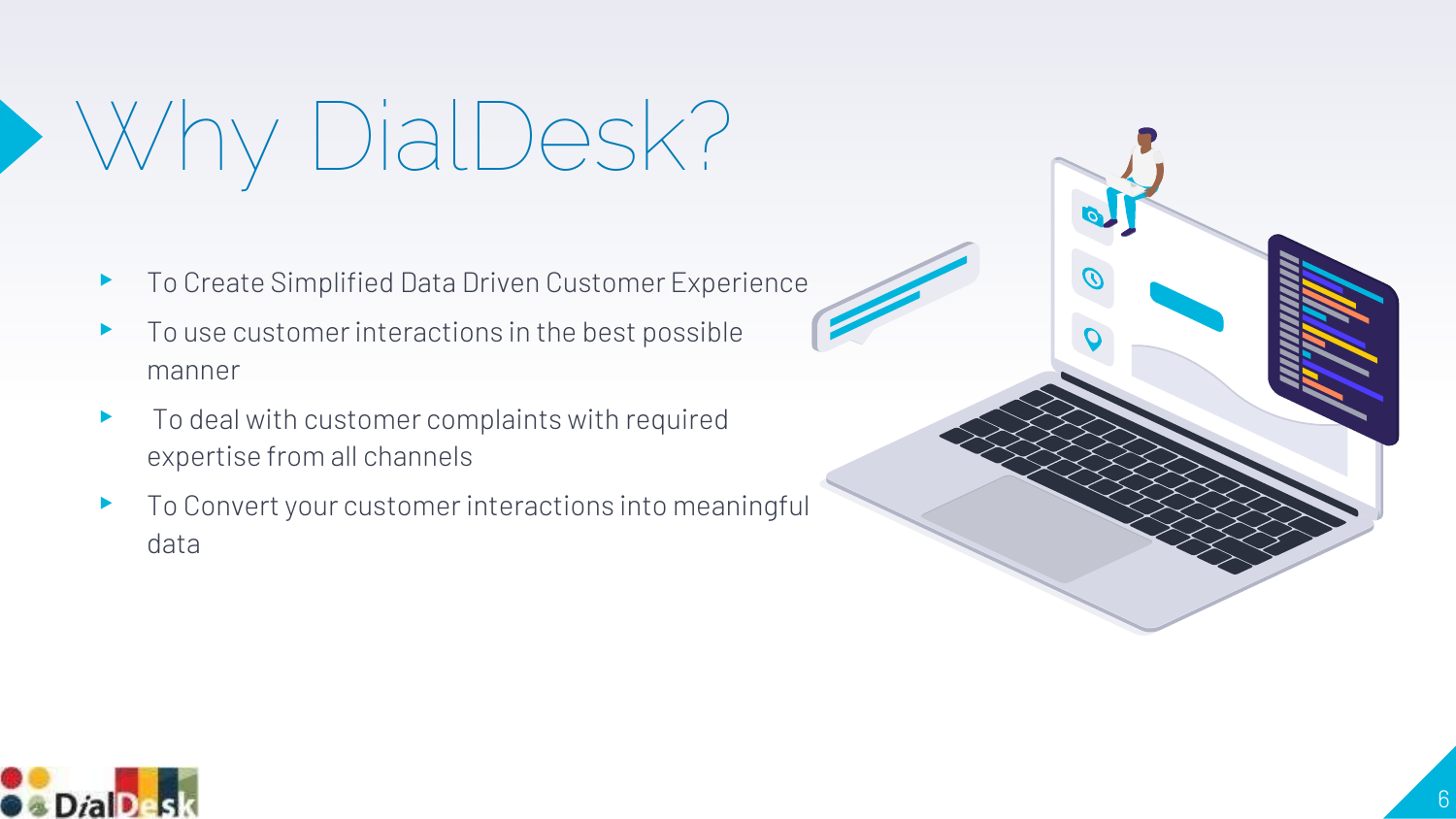## The Solution - DialDesk



\*You are only billed for the minutes of the interaction between our CSR and your customer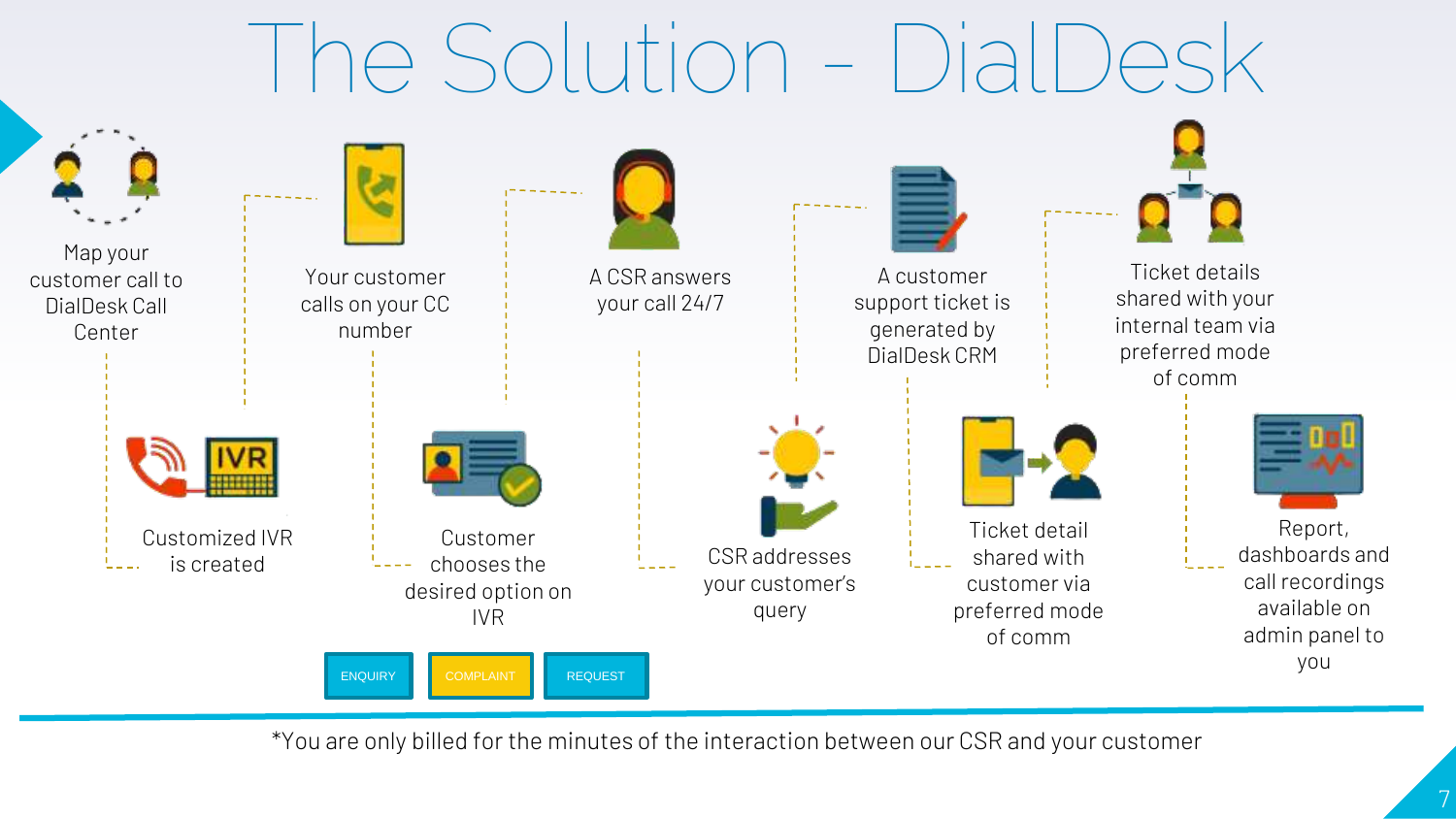### How DialDesk increases your Sales up to 391%?

BEGIN.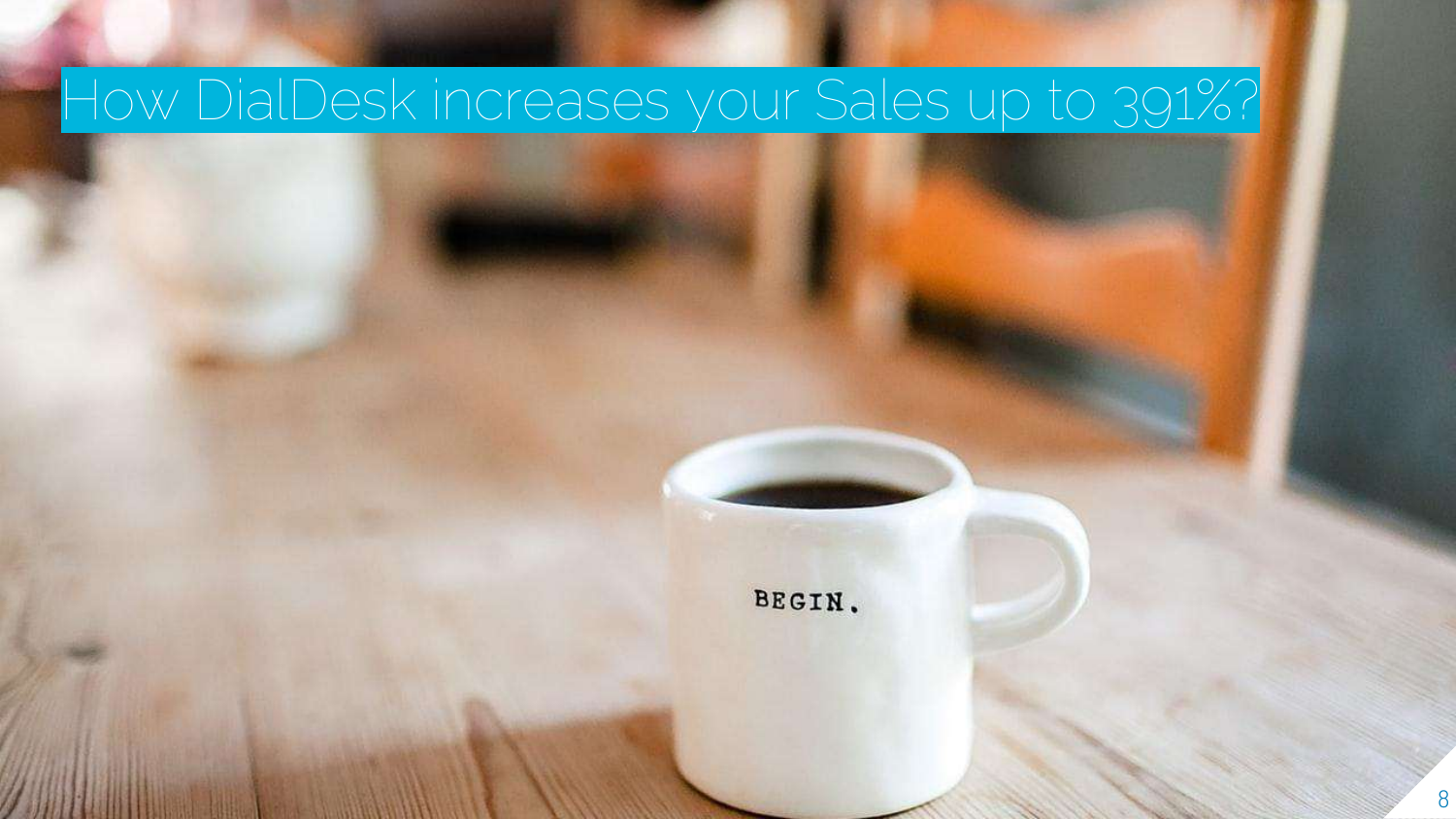

Leads coming from various sources



24/7 Human support – Leads called in 5 minutes through automation

First Level Information is provided to the customer and steps guided for conversion

**Automated emails & SMSs can be sent as per process requirements**

#### **IMPACT:**

- ✓ Increase in conversion %
- $\checkmark$  Enhanced customer satisfaction
- ✓ Win over customer trust
- ✓ Mileage over competitors
- ✓ Brand promotion
- $\checkmark$  High profit margins
- ✓ Improved efficiency of sales team
- ✓ Motivated employees



Filtered leads passed on sales team for focussed approach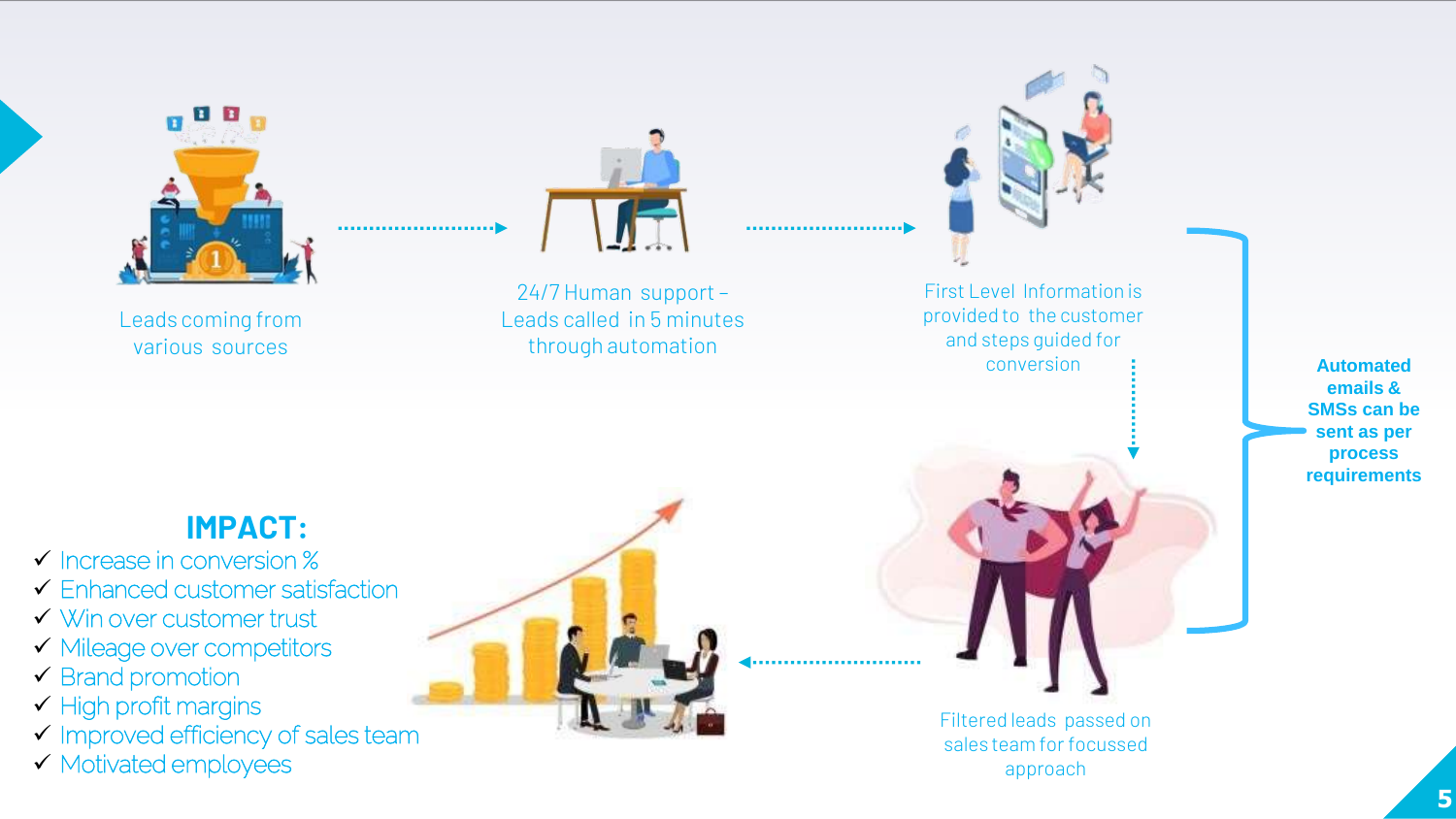### How DialDesk boosts your CX?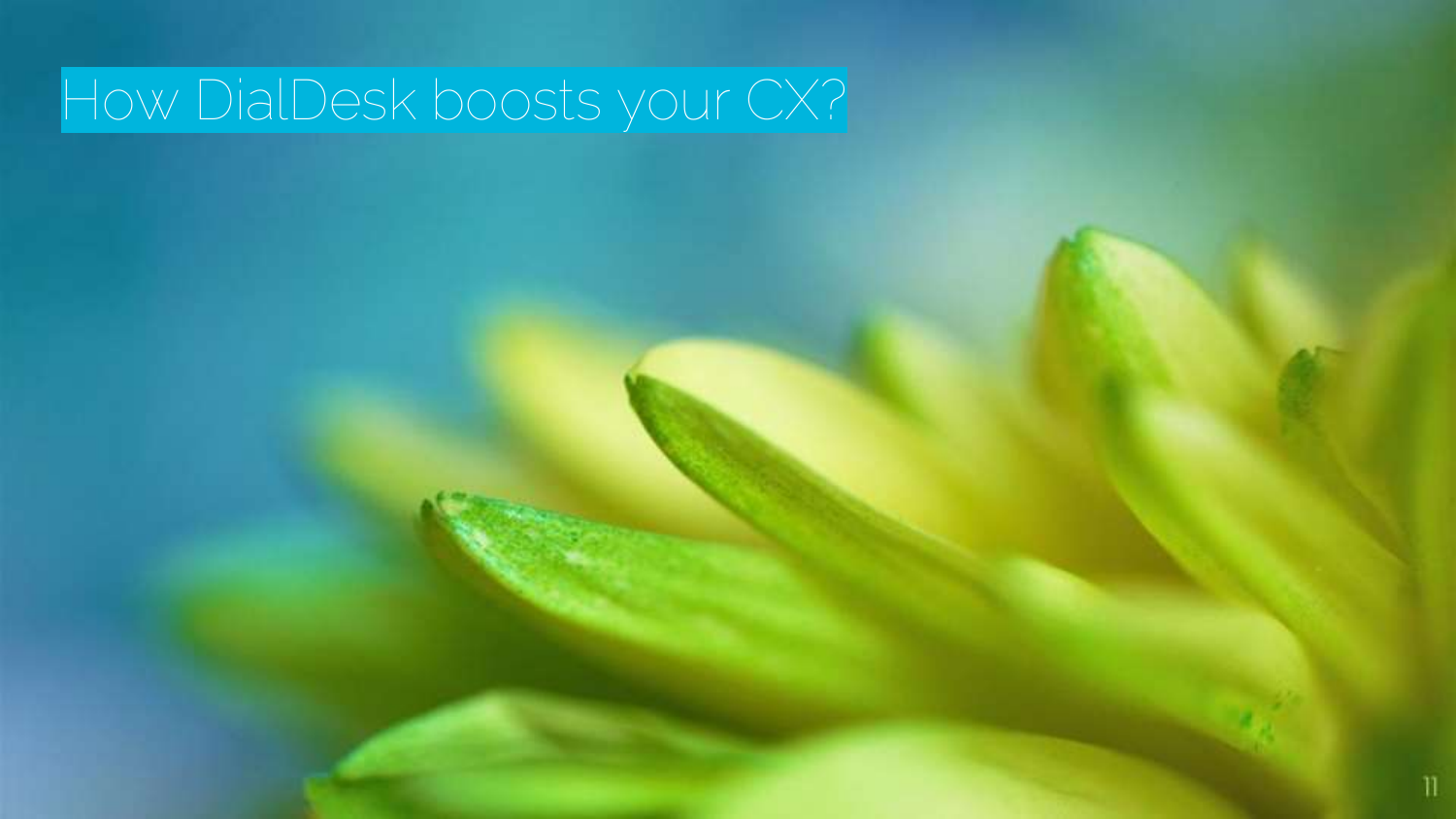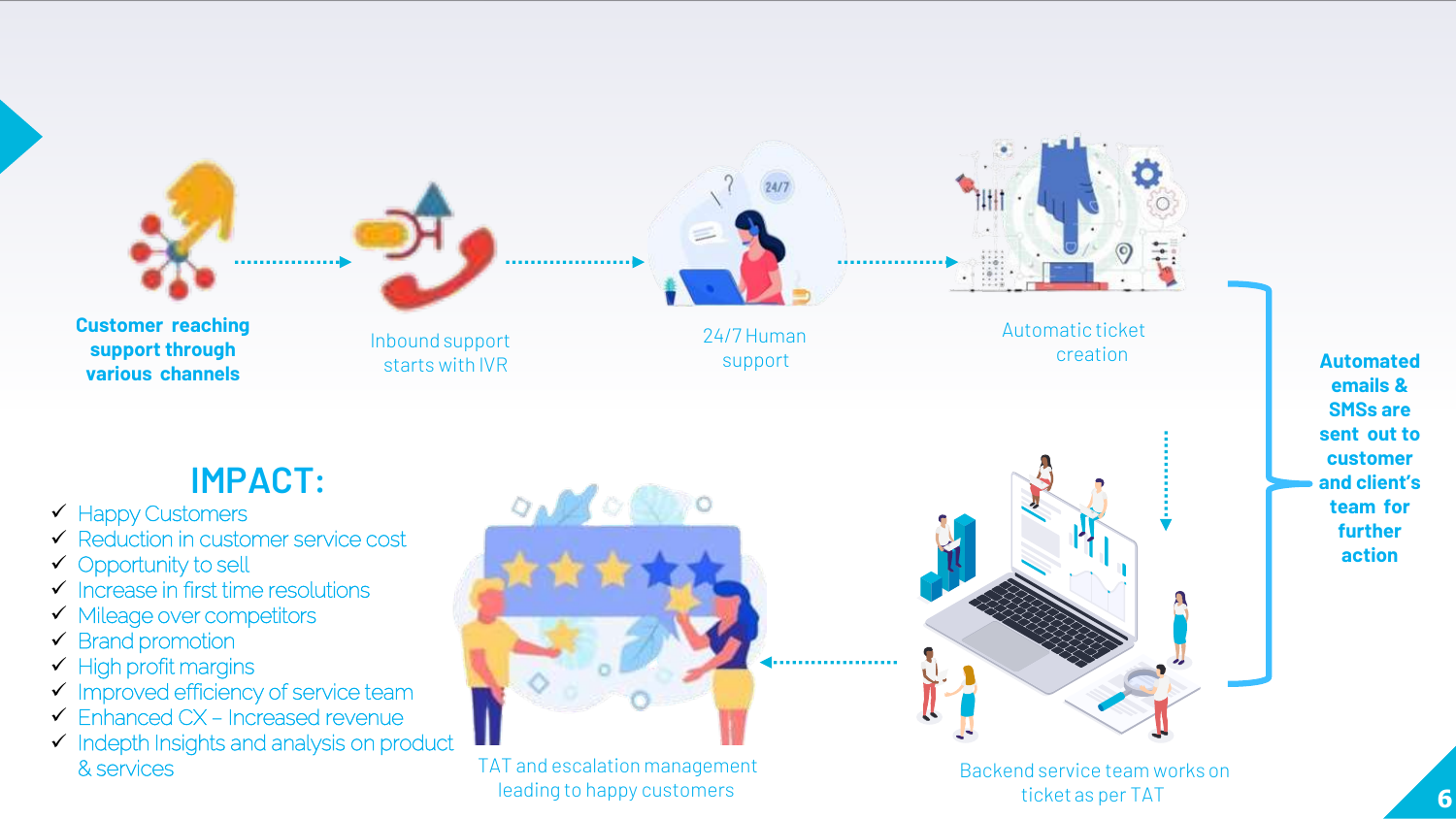# Key Features - DialDesk





**Customized & Dedicated IVR**

**24/7 Professional Human support**

| ۰ |
|---|
|   |
|   |
|   |

**Customized Ticket Management System**



**Process Designing & Consultation**



**Workflow Automation**



**Realtime Intelligent Business Insights**



**Seamless Integrations with third party platforms offering API exchanges**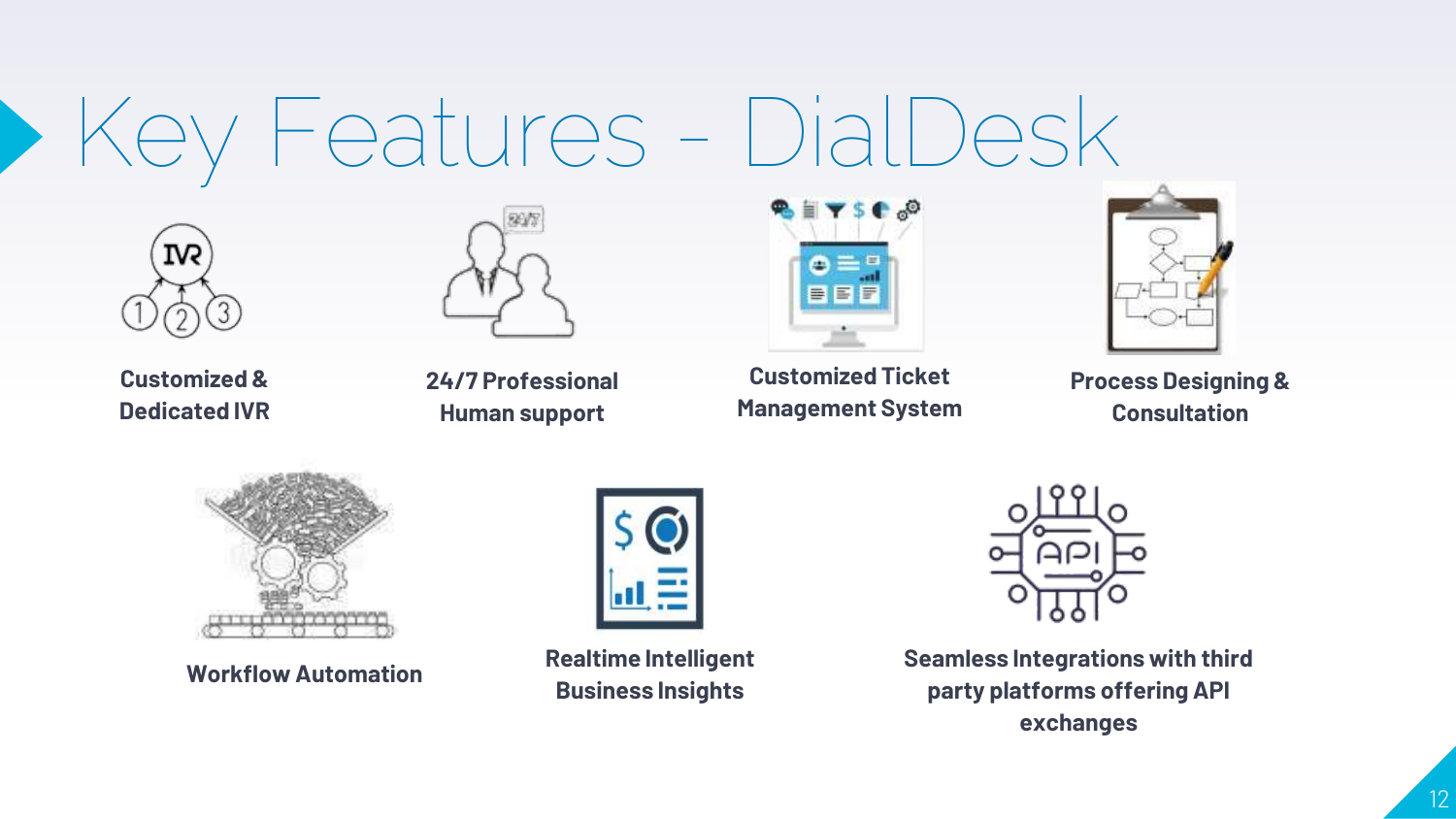# Cloud Telephony Solutions



**Cloud Based Call center software**





**Customized Mobilebased calling**



**IVR – Solution/Automation**



**Remote Calling Solution**



**Number Masking**





**IVR Blasting**



**OTP Services**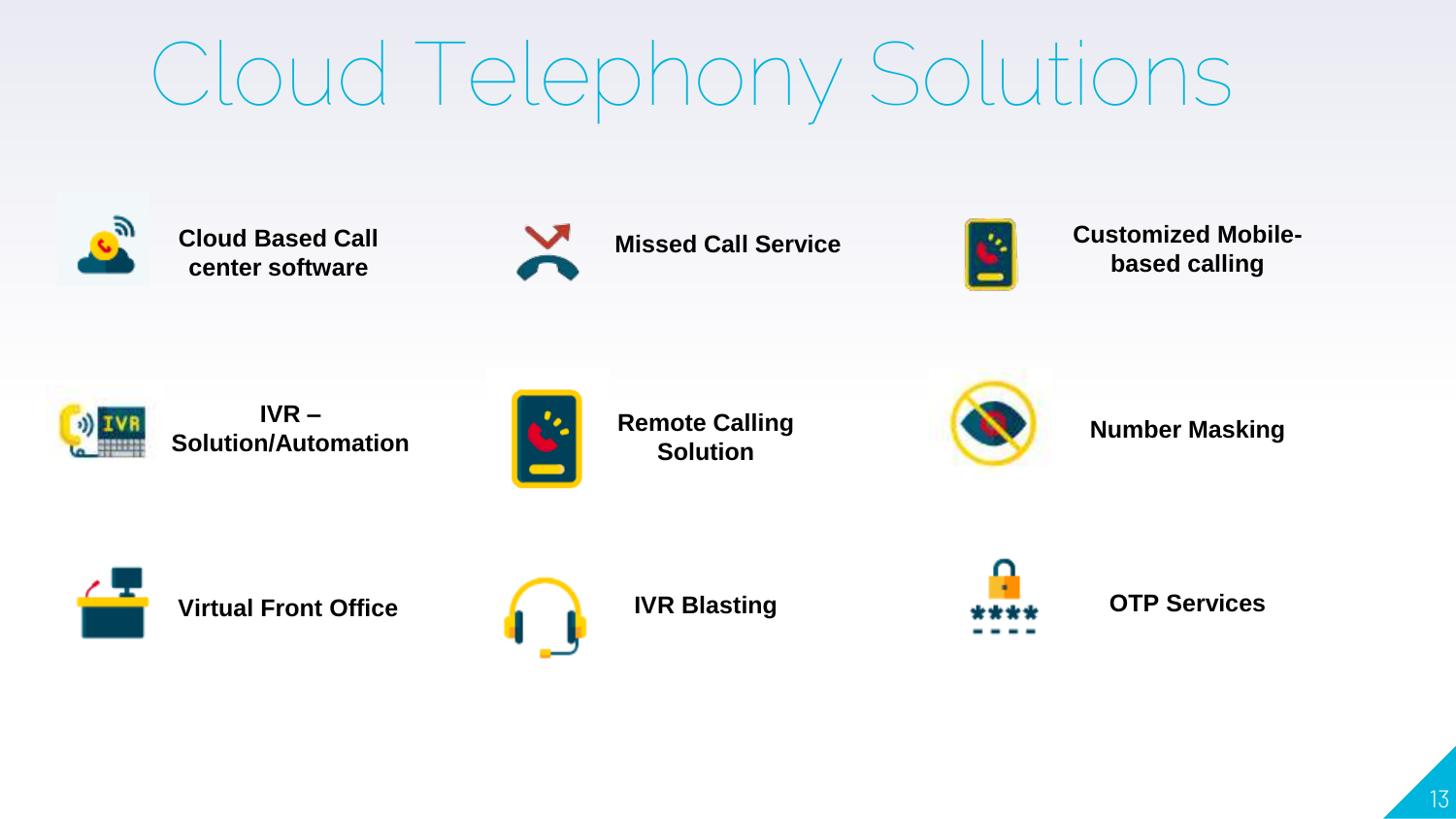## Sales & Customer Support CRM

#### **Sales Management Software**

- **❖** Sales Execution CRM
- **❖** Marketing Automation
- **❖** Field Force Automation
- ❖ Self Serve Portal for customers, prospects & referral partners

#### **Customer Support Software**

- ❖ Ticket Management
- ❖ Inventory Management
- **❖ Accounts Management**
- ❖ Vendor Management
- **❖** Service Engineer Management
- ❖ GPS enabled Mobile Application

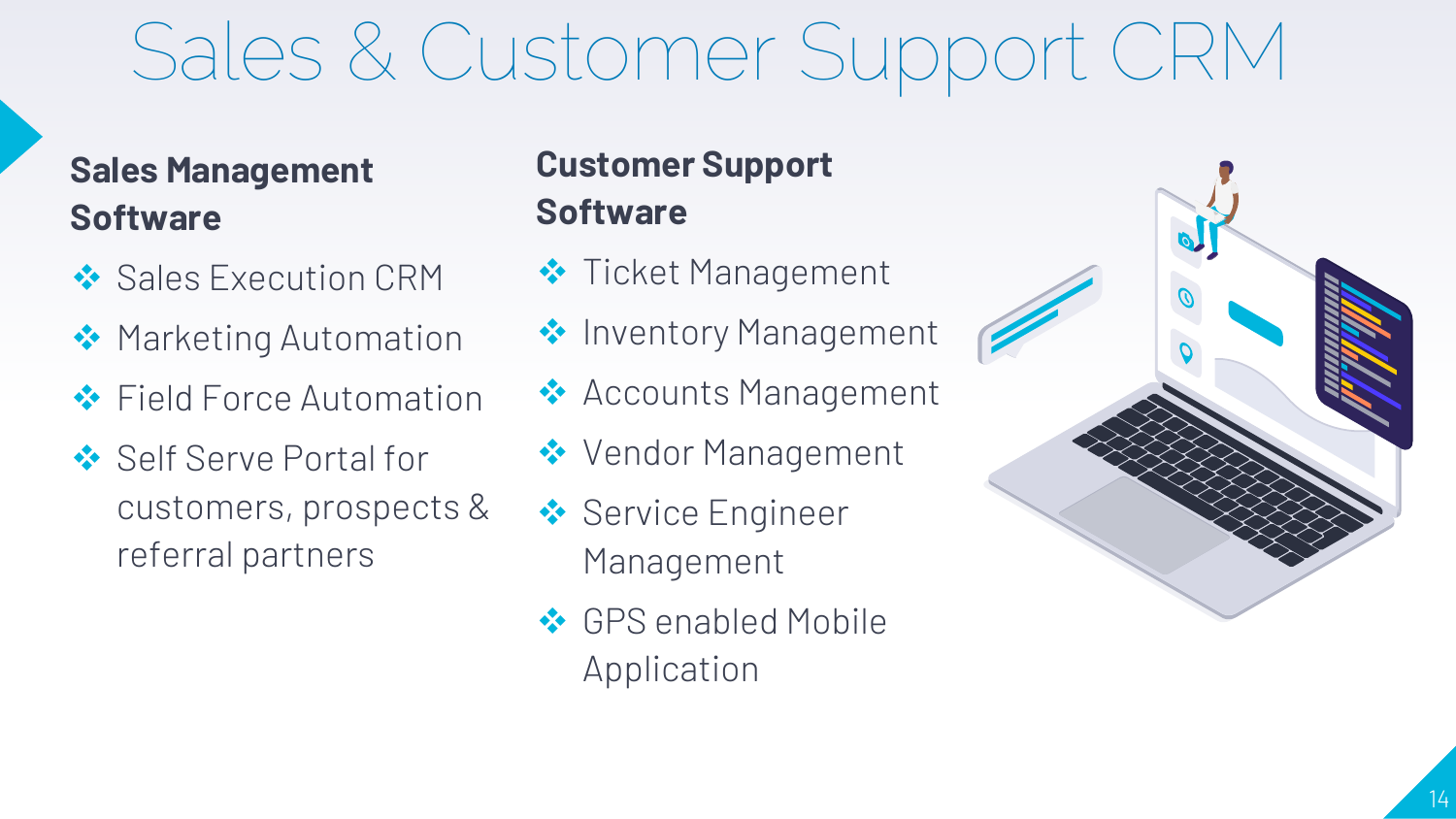### Some Brands who trusted us

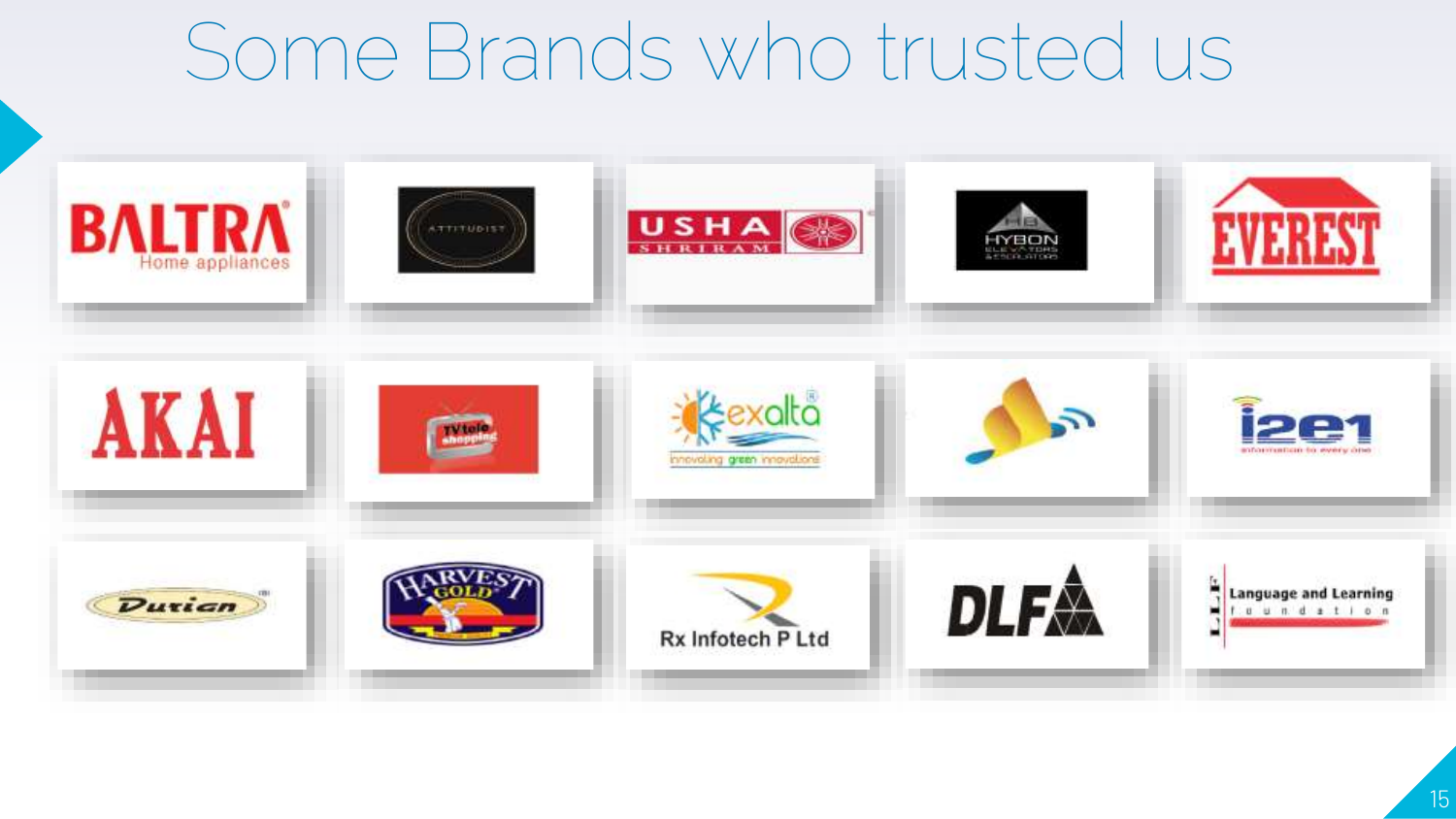### Some Brands who trusted us

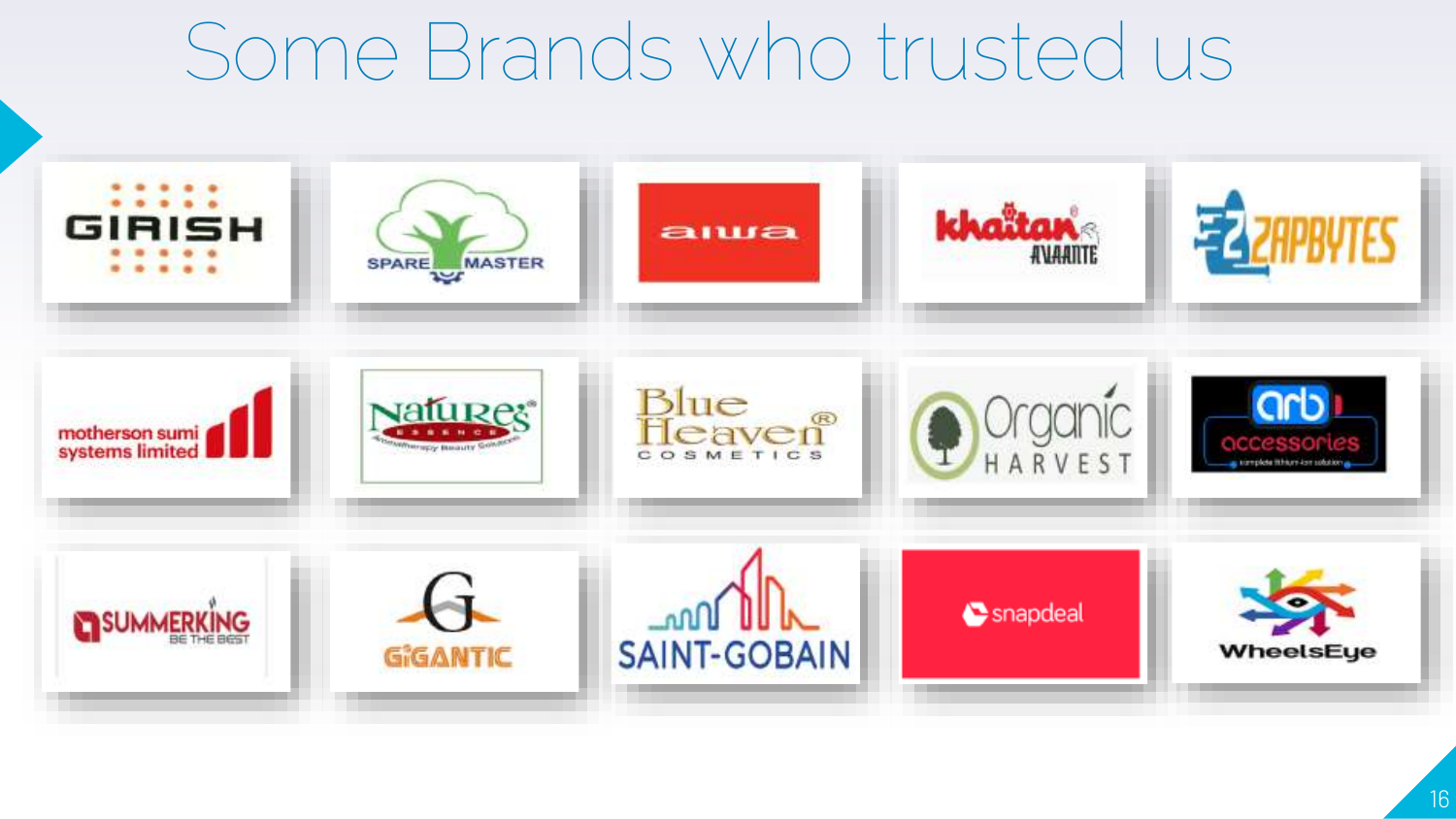## OUR CERTIFICATIONS